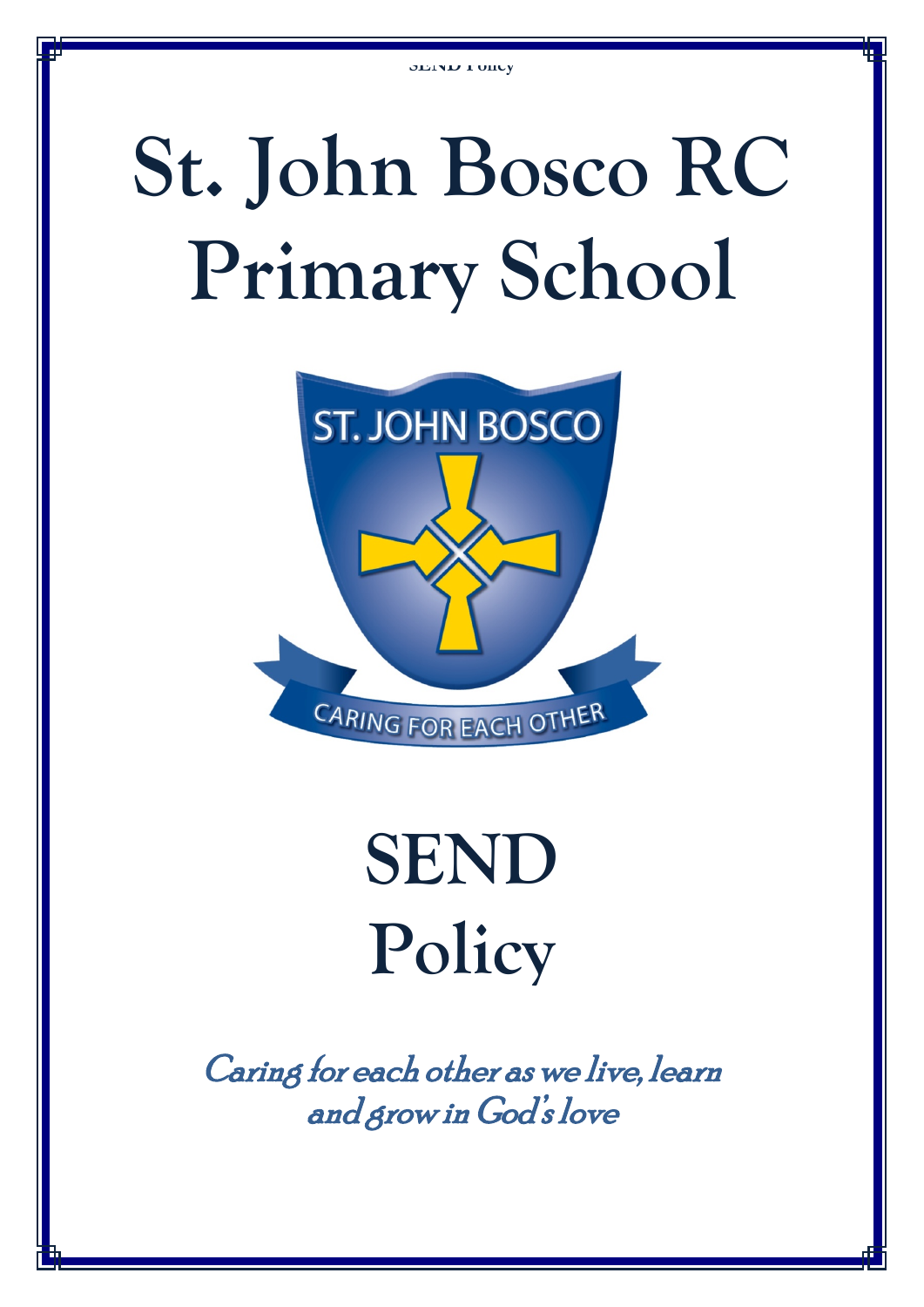#### **CONTENTS**

- Section 1 Introduction
- Section 2 Aims and Objectives
- Section 3 Identifying Special Educational Needs
- Section 4 A Graduated Approach to SEN Support
- Section 5 Managing Students' Needs on the SEN Register
- Section 6 Criteria for Exiting the SEN Register
- Section 7 Supporting Students and Families
- Section 8 Supporting Students at School with Medical Conditions
- Section 9 Monitoring and Evaluation of SEND
- Section 10 Roles and Responsibilities
- Section 11 Staff Training
- Section 12 Equal Opportunities
- Section 13 Storing and Managing Information
- Section 14 Reviewing the Policy
- Section 15 Accessibility
- Section 16 Dealing with Complaints
- Section 17 Bullying
- Section 18 Appendices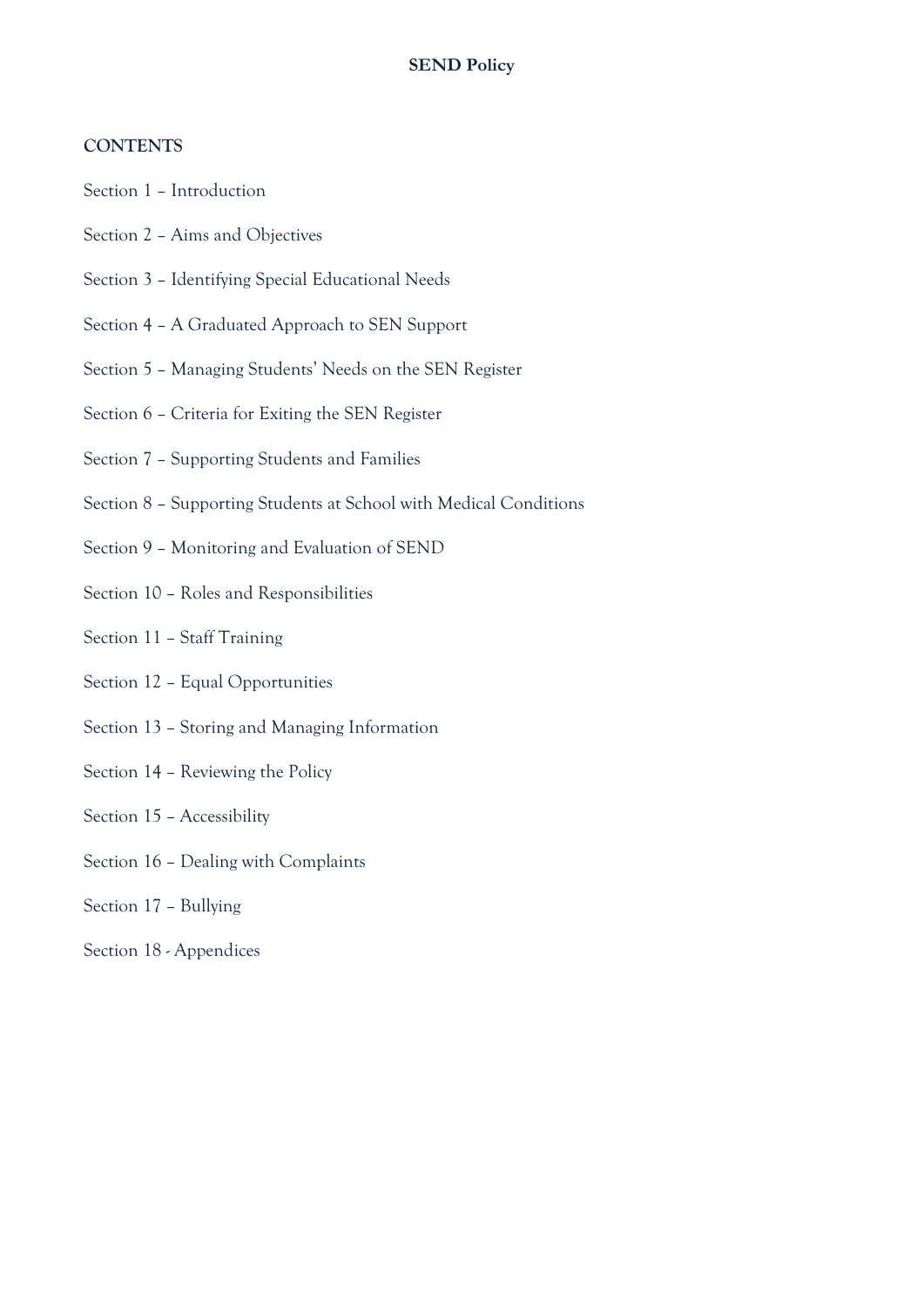#### **1. INTRODUCTION**

At St. John Bosco RC Primary School, we recognise that each child is unique and each pupil has the right to be regarded as having equal value and worth. We endeavour to ensure that children receive an inspiring, enriching, engaging curriculum, as well as strong and supportive pastoral care.

We aim to support our children in becoming well rounded and responsible citizens of the future and we are committed to meeting the needs of all pupils. We aim to achieve the highest possible standards and strive to ensure each child fulfils their potential, irrespective of ability. Our young people will be able to work with their peers and class teachers, within the classroom whenever possible, and will be supported appropriately in order for them to be successful. This support and intervention may be provided by a class teacher, a highly trained teaching assistant, an outreach worker or specialist provider, either in small groups or more specific targeted 1:1 activities, or with the aid of technology. The outcome being to enable all pupils to access education more fully, to build up the necessary skills which equip them to work alongside their peers more effectively and to become successful young adults who meet their potential.

At St. John Bosco RC Primary School, we aim to provide a broad and balanced creative curriculum for all children. High quality teaching is differentiated and personalised to meet the individual needs of the majority of children. Staff have high expectations of all pupils. They make sure that all pupils, including those with special educational needs and/or disabilities, have the chance to study the full range of subjects offered. Pupils with SEND are completely included in the life of his school. They receive support in classrooms in a range of different ways.

#### **Compliance**

This policy complies with the statutory requirement laid out in the SEND Code of Practice 0-25 (May 2015) and has been written with reference to the following guidance and documents.

- Equality Act 2010: advice for schools DfE Feb 2013
- SEND Code of Practice 0-25 (May 2015)
- Schools SEN Information Report 2015
- Statutory Guidance on Supporting pupils at school with medical conditions April 2014
- Teacher Standards 2012
- Safeguarding Policy
- Accessibility Plan

The school's SENDCo: Mrs Gray

#### **2. AIMS & OBJECTIVES**

#### **Aim**

St. John Bosco RC Primary School's approach to SEN is to raise aspirations of and expectations for all pupils with SEN. We provide a focus on outcomes for children and young people and not just hours of provision/ support.

#### **Objectives**

- To identify and provide for students who have special educational needs and additional needs.
- To work within the guidance provided in the SEND Code of Practice 0-25 (May 2015).
- To operate a 'whole pupil, whole school' approach to the management of support for special educational needs
- To provide a Special Educational Needs Coordinator who will work with the SEN Inclusion Policy.
- To provide support and advice for all staff working with students with special educational needs.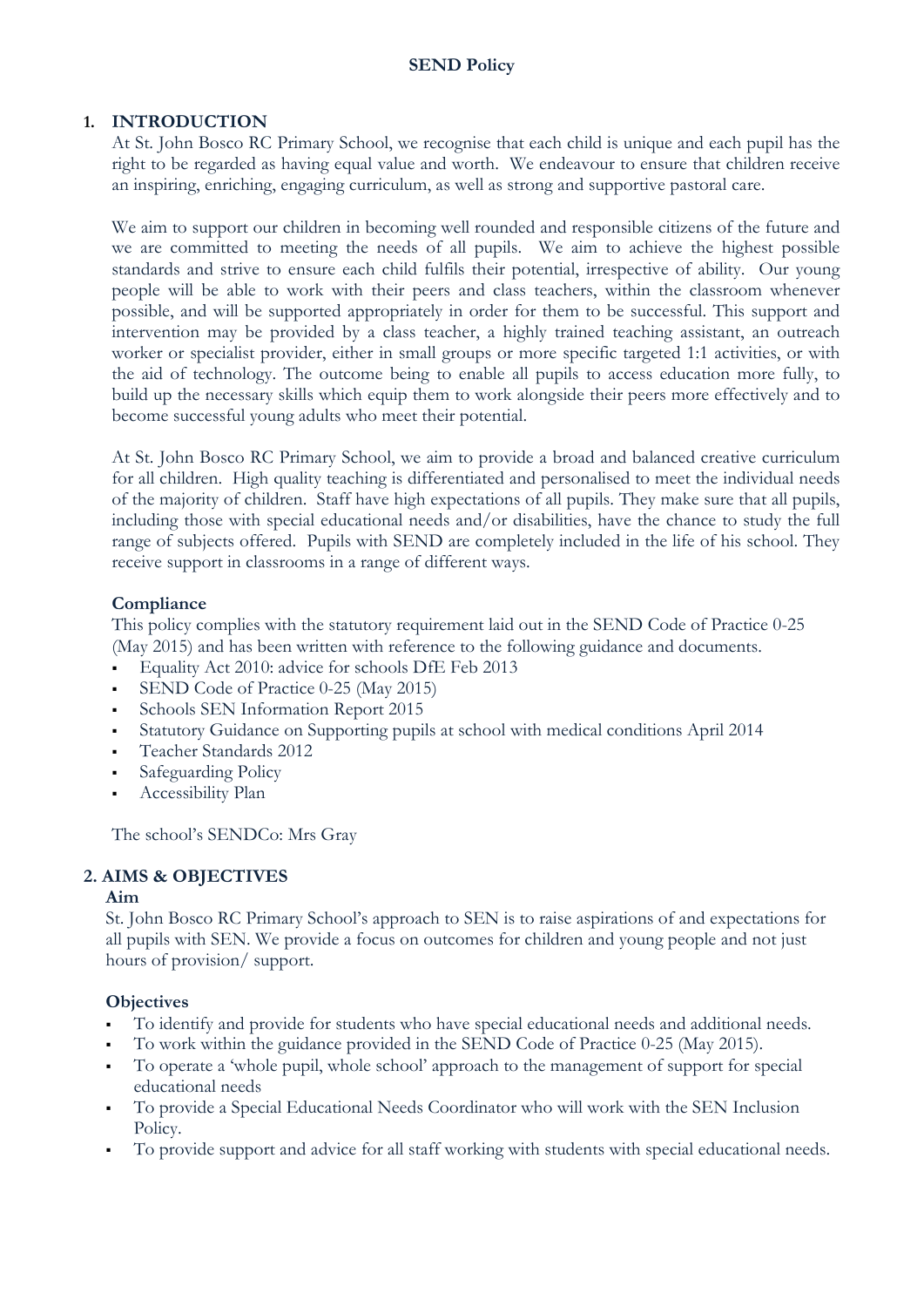# 3. **IDENTIFYING SPECIAL EDUCATIONAL NEEDS**.

#### **Definition of SEN**

'A young person has SEN if they have a learning difficulty or disability which calls for special educational provision to be made for him or her. This provision will be 'additional to or different from' that normally available in a differentiated curriculum.

Children and young people who have SEN may also have a disability under the Equality Act 2010. Where a young person is covered by SEN and disability legislation, reasonable adjustments and access arrangements should be considered as part of the SEN planning and review.' CoP 2014

# Students identified as having a SEN fall into one of two categories:

#### **i) SEN Support**

These students typically meet one or more of the qualifying criteria (Appendix 1) within the four broad areas of need:

- Cognition and learning
- Communication and interaction
- Social, emotional and mental health difficulties
- Sensory and/or physical needs

The purpose of the identification of needs within these broad areas is to enable the school to consider what action needs to be taken – not to fit a student in to a category. When reviewing a child's needs, a holistic, 'whole-child' view is considered – not just their special educational needs.

#### **ii) Education, Health and Care Plans (EHCPs)**

 A minority of students will have an Education Health and Care Plan which sets out the need and the arrangements needed to support that student in school.

#### **Identification of Need**

St. John Bosco School identifies the needs of pupils by considering the needs of the whole child which will include not just the special educational needs of the child or young person.

We also consider other factors which may impact on progress and attainment and do not alone constitute SEN;

- Disability (the Code of Practice outlines the "reasonable adjustment " duty for all settings and schools provided under current Disability Equality legislation – these alone do not constitute SEN)
- Attendance and Punctuality
- Health and Welfare
- EAL
- Being in receipt of Pupil Premium Grant
- Being a Child In Care
- Being a child of a Serviceman / woman

Any concerns relating to your child or young person's behaviour will be described as an underlying response to a need which St. John Bosco School will be able to recognise and identify clearly as we will know the child/young person well.

# **4. A GRADUATED APPROACH TO SEN SUPPORT**

The provision at St. John Bosco School is based on the graduated approach cycle of 'Assess, Plan, Do, Review'.

The first step in responding to students who have or may have SEND is high quality-first teaching which is differentiated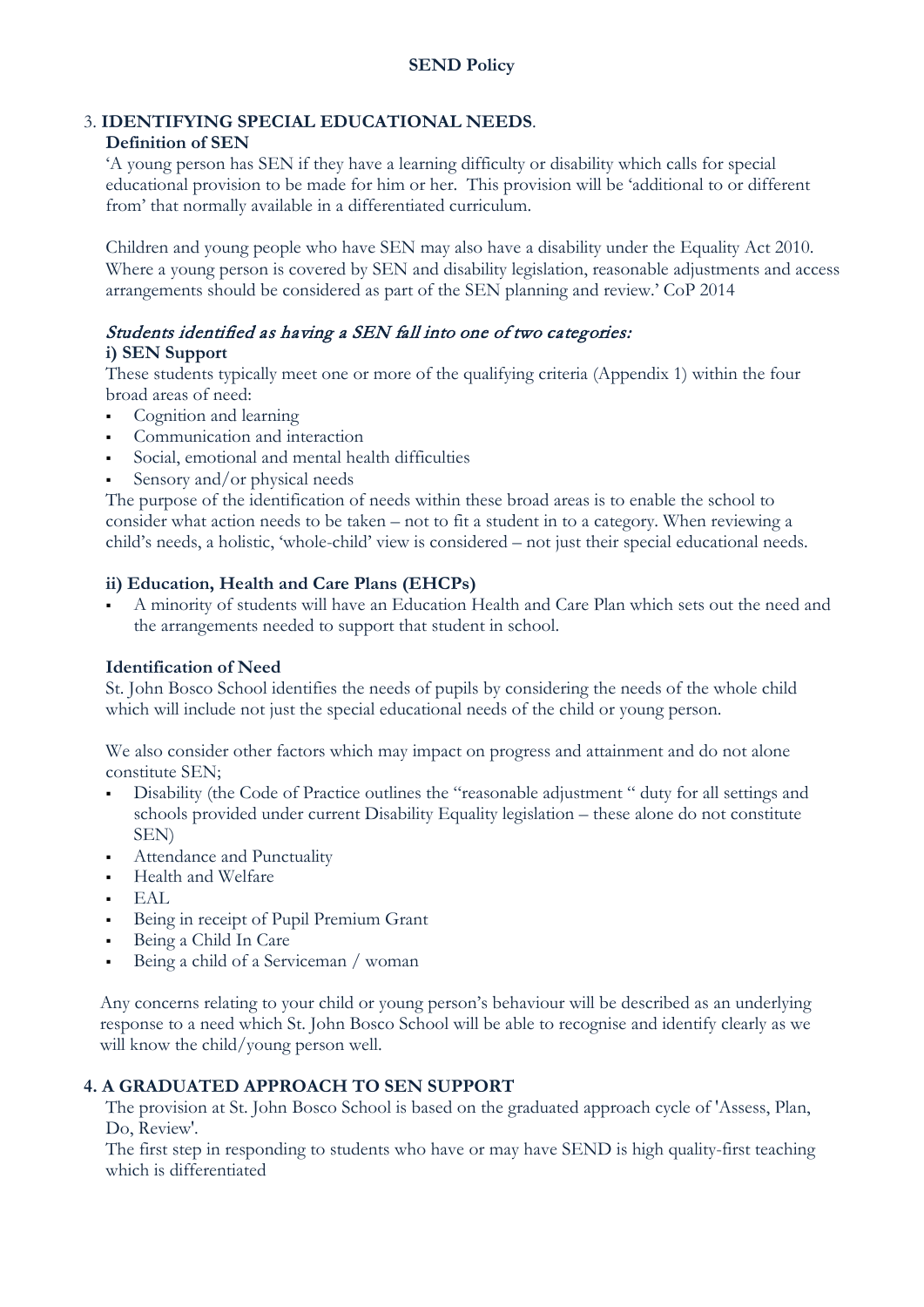- Teachers are responsible and accountable for the progress and development of all students in their class
- Where a concern is raised about a student in class the first step is for the class teacher to assess the student's needs in that area and create an appropriate plan of action to be implemented in the classroom over a finite period of time after which progress will be reviewed. The teacher's response should follow the 'assess, plan, do, review' structure.
- High quality teaching, differentiated for individual pupils, is the first step in responding to pupils who have or may have SEN. Additional intervention and support cannot compensate for a lack of good quality teaching.

The school regularly and carefully reviews the quality of teaching for all students, including those at risk of underachievement. This is done through a variety of means including whole school and departmental review meetings, learning walks, book scrutinies and other quality assurance measures.

If evidence collected through the usual assessment and monitoring arrangements suggests that a learner is not making the expected progress in academic, social or other areas, then immediate interventions may take place.

If the problem remains unresolved after a range of appropriate support strategies have been tried, then the class teacher will seek the advice of the SENDCo who will work collaboratively with the teacher, the child and the family to identify if the child needs additional or different support.

For higher levels of need, discussions take place with parents/carers, external agencies and professionals. This can be via informal discussion or an official referral, which has gained parental consent. If the pupil requires additional and different support to those of their peers, they will be placed on the SEN register for the duration of this intervention, and this will be explained to parents / carers by way of letter or invitation to meet with the SENDCo. If and when this additional support enables the pupil to make expected progress, they will move off of the register and onto the monitoring list. Once again the parent / carer will be informed of this move.

#### **5. MANAGING STUDENTS' NEEDS ON THE SEND REGISTER**

The provision for students with SEND continues to be underpinned by the graduated approach cycle. The SENDCo takes responsibility for:

- Being the main point of contact and main liaison for parents and families;
- Reviewing student's academic progress and attendance regularly;
- Reviewing student's needs regularly and act on this, focusing on clear outcomes that are to be achieved within an agreed time;
- Monitoring relevant student documents (IEP's,Education Health Care Plans etc.);
- Attending relevant meetings;
- Liaising with or referring to outside agencies, as required;
- Sharing key information with other staff as required;
- Meeting with student and parents, as required;

Information about students with SEND is recorded on SIMS, CPOMS, the SEN register and through personalised IEP's.

The school uses funding to offer the following internal support provision:

- In-class support
- Literacy intervention
- Numeracy intervention
- Reading Intervention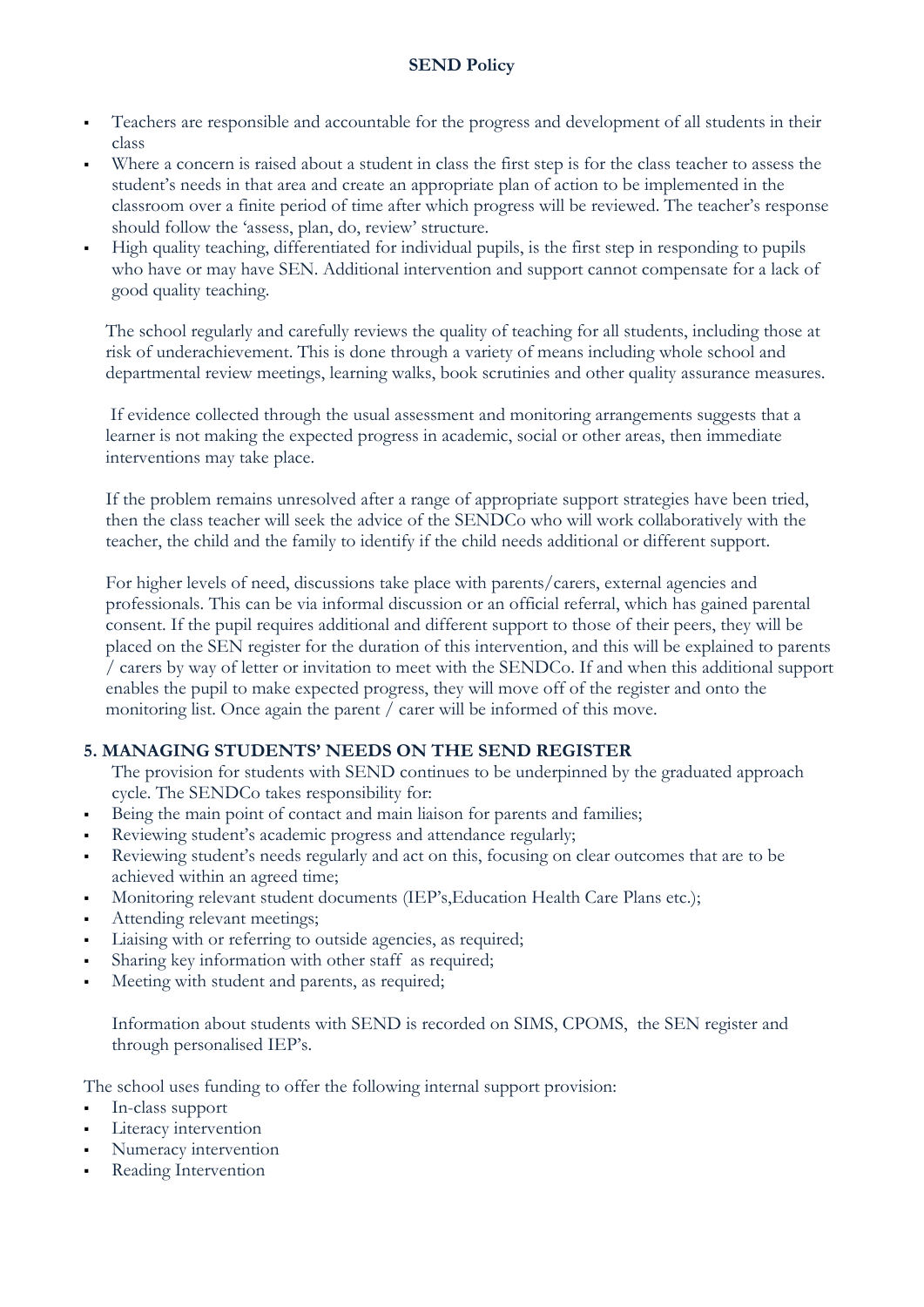- Phonics Intervention
- SALT interventions
- SEAL programmes
- Nurture Groups
- IT resources (laptops & tablets)
- Homework Clubs
- Lunchtime Clubs
- School Councillor
- Exam access arrangements
- Quality First Teaching (QFT) Mainstream teachers provide an initial graduated response to concerns raised about a student.

#### **6. CRITERIA FOR EXITING THE SEN REGISTER**

Following a review, it may be agreed that a pupil no longer needs to be included on the SEN register. This may be based on information from subject teachers and outside agencies that show that the pupil is making adequate progress and no longer needs support. When this happens, the pupil's name will be removed from the SEN register and the SIMS record will be updated. Parents will also be informed and reassured as to what changes have been made and that the pupil will still be monitored. The SENDCO will still monitor the pupil's progress for a short period of time after this to make sure that no problems arise.

#### **7. SUPPORTING STUDENTS AND FAMILIES**

**i.** For further information on SEND at St. john Bosco RC Primary School, please see our school's SEN section on the school's website.

**ii.** Further information and advice on meeting SEND in schools is available from the government through the SEND Code of Practice 0-25 (2015). https://www.gov.uk/government/uploads/system/uploads/attachment\_ data/file/398815/SEND\_Code\_of\_Practice\_January\_2015.pdf

**iii.** Parents/carers can also receive support from the SEND Information, advice and support service (SENDIASS). SENDIASS provides confidential and impartial information, advice and support to parents and carers of children who have special educational needs, learning difficulties or disabilities. The team of SENDIASS coordinators are qualified and experienced in special educational needs, and are based at the locations across the county.

They can:

- Listen to your concerns and worries:
- Give you information about special educational needs;
- Offer home visits;

0191 561 5643

- Provide advice by telephone;
- Support you in meetings;
- Go with you and your child to visit schools;
- Give you information about the special educational needs mediation service;
- Provide information about the special educational needs and disability tribunal; and
- Put you in touch with a voluntary organisation or parent support group. Sunderland SENDIASS are based at Sandhill Centre Sunderland SR3 4EN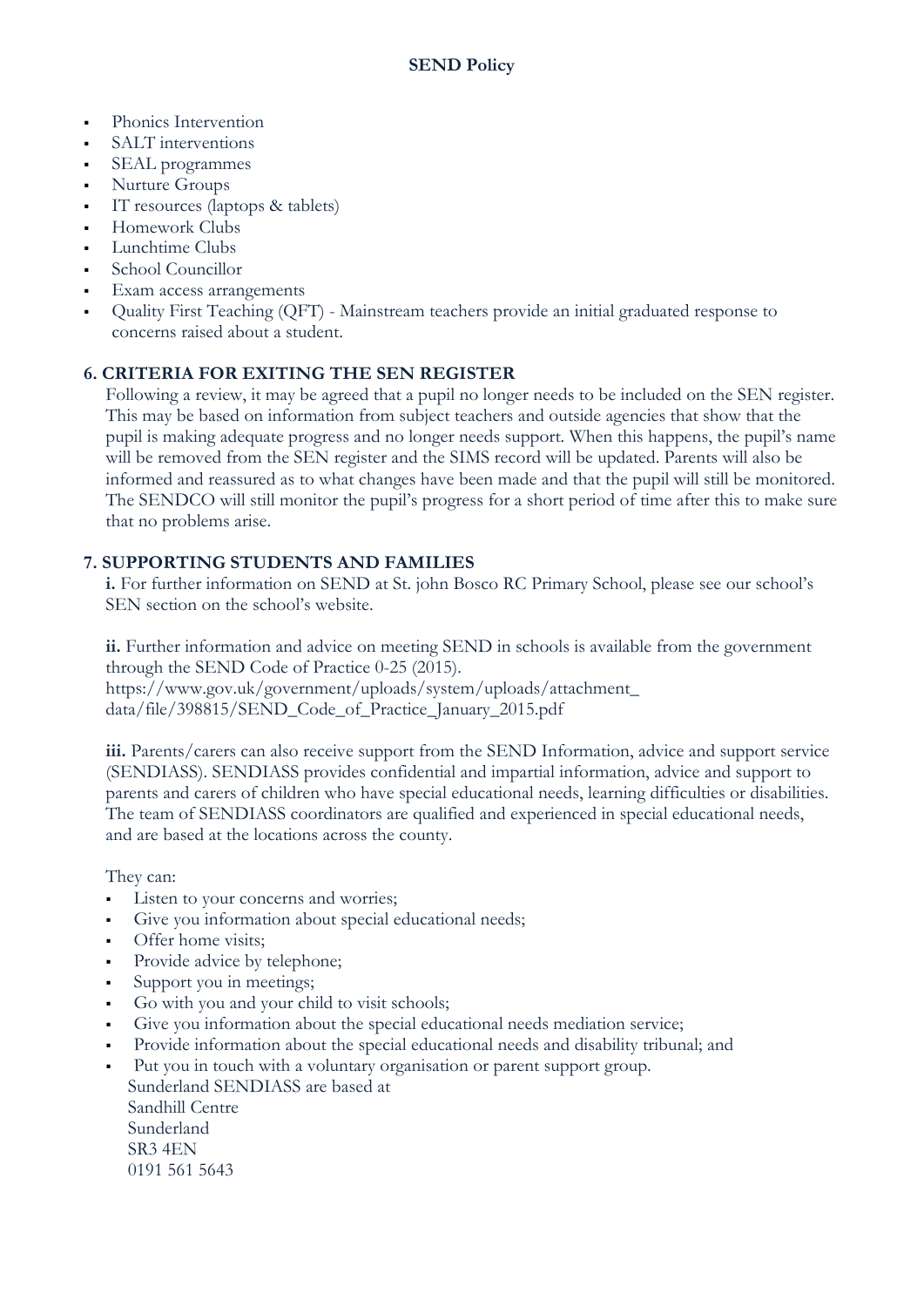**iv.** Close home-school liaison is key to an effective partnership and mutual support. Home/School Links include:

- Parents' evenings
- Parents SAT's information meetings
- Parent workshops
- SEND Review Meetings
- Annual reviews
- Individual arrangements where appropriate and depending on need, such as home school communication books
- Letters, phone calls are on-going,
- Parents are encouraged to contact the school in the first instance
- If parents or carers have any concerns; usually the first point of contact is the the Class Teacher.

#### **v.** Exam Access Arrangements.

The Headteacher coordinates our exam access arrangements. They ensure that the appropriate support is in place, along with the evidence required to support the arrangement. This can include extra time, rest breaks, transcripts, readers and scribes.

**vi.** Transition.

- Provision is made to ensure transition between Key Stages and year groups are as smooth as possible. Information about children will be passed on to the new class teacher in advance and a planning meeting will take place between the new and current class teacher. Children will spend time in their new classrooms to familiarise themselves with the class layout and staff in the new environment. If necessary, additional time and provision will be afforded to ensure transitions are as easy as possible.
- KS2 3: The SENDCo liaises with secondary schools to share SEND information before transition. Vulnerable pupils are invited to additional transition days when required.
- The SENDCo works closely with parents and professionals to ensure a smooth transition.
- The SENDCo holds a final review meeting with parents before transition.

#### **8. SUPPORTING STUDENTS AT SCHOOL WITH MEDICAL CONDITIONS**

St. John Bosco School recognises that students at school with medical conditions should be properly supported so that they have full access to education, including school trips and physical education. Some students with medical conditions may be disabled and where this is the case the school will comply with its duties under the Equality Act 2010.

Students with medical conditions are supported by the schools' First Aiders. The school has an asthma policy as well as its medication administration guidelines. A school First Aider and the Headteacher monitors medication. Inhalers (and Epipens should they be required) are kept on site. The Headteacher liaises with parents if and when medication, Epipens and inhalers need to be replaced. (*It is the responsibility of the parent to replace and dispose of out of date medication*.)

Staff are given advice and strategies on how best to support any pupils with medical conditions and receive annual training on how to deal with allergies. Diabetes and Epilepsy Nurses also deliver training to staff as needed.

The medical policy can be found on the school website.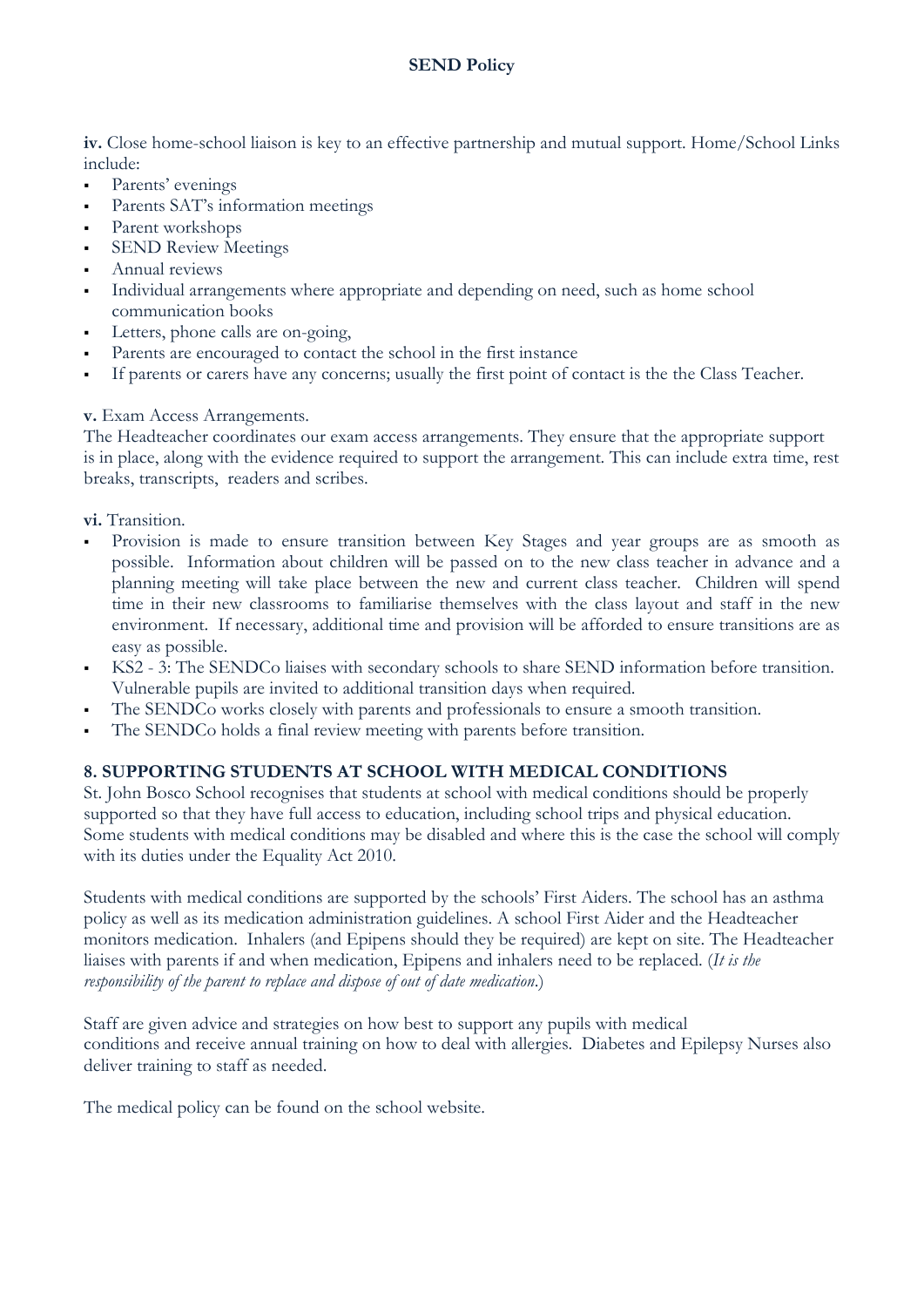Some pupils with specific medical conditions may also have SEN and may have an EHCP which brings together health and social care needs, as well as their special educational provision. The SEN Code of Practice (2015) is followed.

# **9. MONITORING AND EVALUATION OF SEND**

#### **i. SEN Support**

- Whole school data collections provide an opportunity for SLT and governors to ensure pupils with SEN are reaching their predicted target grades.
- Achievement, teaching & behaviour is reviewed by the SLT, Class Teachers and SENDCo after each data collection and are influential in determining which intervention programmes need to be implemented to support underachieving pupils and those pupils identified as SEND. As well as subject data; book scrutinies, learning walks and lesson observations all help to identify need.
- If a pupil is identified as having special educational needs is making little or no progress through the 'assess, plan, do, review' approach which would be offering both quality teaching and targeted provision, school staff will liaise with the SENDCo and parents/carers regarding seeking external support. At this stage, external support services are required to help school develop interventions aimed at addressing continuing barriers to achievement.

#### **External Support**

St. John Bosco School work closely with a range of specialists:

- Educational psychologist;
- SALT (Speech and Language Therapy)
- Autism Outreach Team
- Sensory Team (hearing impairment)
- Social, emotional and mental health.

In addition, we can access support from the Child and Adolescent Mental Health Team (CAMHS), Children and Young Peoples Service (CYPS) and Early Help.

#### **ii. Statutory Assessment**

If a pupil continues to make less than expected progress despite evidence-based support and interventions that are matched to their area of need, and the involvement of specialist services, the school may consider a referral for a statutory assessment of education, health and care needs. This may lead to the issue of an Education, Health and Care (EHC) Plan which will set out needs and the provision required to meet those needs.

#### **iii. EHCPs**

A review of an EHC Plan is carried out annually, close to the anniversary of the EHC Plan issue date, (if it is a new EHC Plan), or within 12 months of the previous review. Support arrangements are discussed with parents and any supporting professionals, to ensure resources are being used to maximum effect. These meetings are referred to as Annual Reviews. Interim reviews of EHCPs can be called at any time if serious concern regarding progress and /or ability to meet need is raised

The quality of provision of SEND is regularly and carefully monitored and evaluated, in line with the school's procedures.

The SENDCO liaises with the SEND Governors to give an update on SEND issues. Reviews are also conducted for those pupils on the SEN register with the Class Teacher and or the SENDCo. All parents are invited to speak with the SENDCo at termly and annual review meetings which provide another opportunity to talk about the SEN provision for their child.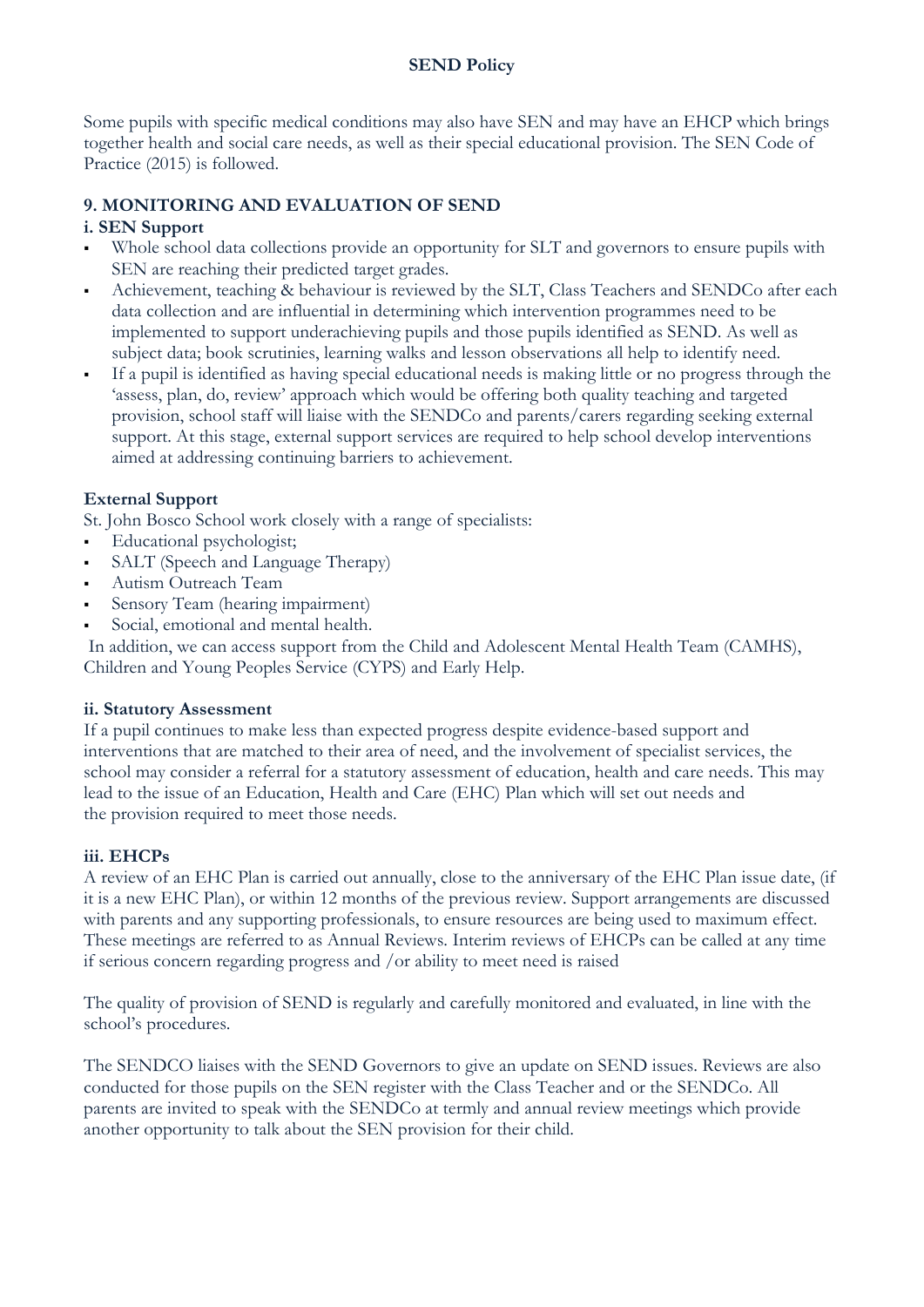These evaluation and monitoring arrangements promote an active process of continual review and improvement of provision for all students.

# **10. ROLES AND RESPONSIBILITIES**

#### **Key Responsibilities of the SENDCo include:**

- Overseeing the day-to-day operation of the school's SEND policy
- Co-ordinating provision for children with SEND
- Liaising with the relevant Designated Teacher where a looked after pupil has SEN
- Advising on the graduated approach to providing SEND support
- Advising on the deployment of the school's delegated budget and other resources to meet needs effectively
- Liaising with parents of pupils with SEN
- Liaising with other schools, educational psychologists, health and social care professionals, and independent or voluntary bodies
- Being a key point of contact with external agencies, especially the local authority and its support services
- Liaising with potential next providers of education to ensure a pupil and their parents are informed about options and a smooth transition is planned
- Working with the Head teacher and school governors to ensure that the school meets its responsibilities under the Equality Act (2010) with regard to reasonable adjustments and access arrangements
- Ensuring that the school keeps the records of all pupils with SEN up to date
- Monitor, review and evaluate policy

# **Key Responsibilities of the SLT include:**

- Monitor progress academic and behavioural
- Monitor the implementation of the SEND policy
- Liaise with the SENDCo in relation to parent concerns
- Ensure appropriate planning for the implementation of schemes of work
- Monitor the implementation of the SEND policy
- Ensure discussion of SEND students at departmental meetings
- Liaise with the SENCo in relation to parent concerns

# **Key Responsibilities of the Class Teacher include:**

- Deliver Quality First Teaching
- Differentiate activities for students where possible
- Raise initial concerns at departmental/faculty meetings
- Monitor individual progress and set appropriate student targets
- Meet with parents and other agencies when appropriate

# **Key Responsibilities of the Governing Body**

- Report annually on the policy
- Ensure the policy is stated in the prospectus and school handbook
- Do their best to ensure that SEND provision is made as appropriate
- Nominate a Governor responsible for Special Educational Needs

#### **Key Responsibilities of those deploying SEN Teaching Assistants**

- TAs should not be used as an informal instructional resource for low-attaining pupils
- Use TAs to add value to what teachers do, not replace them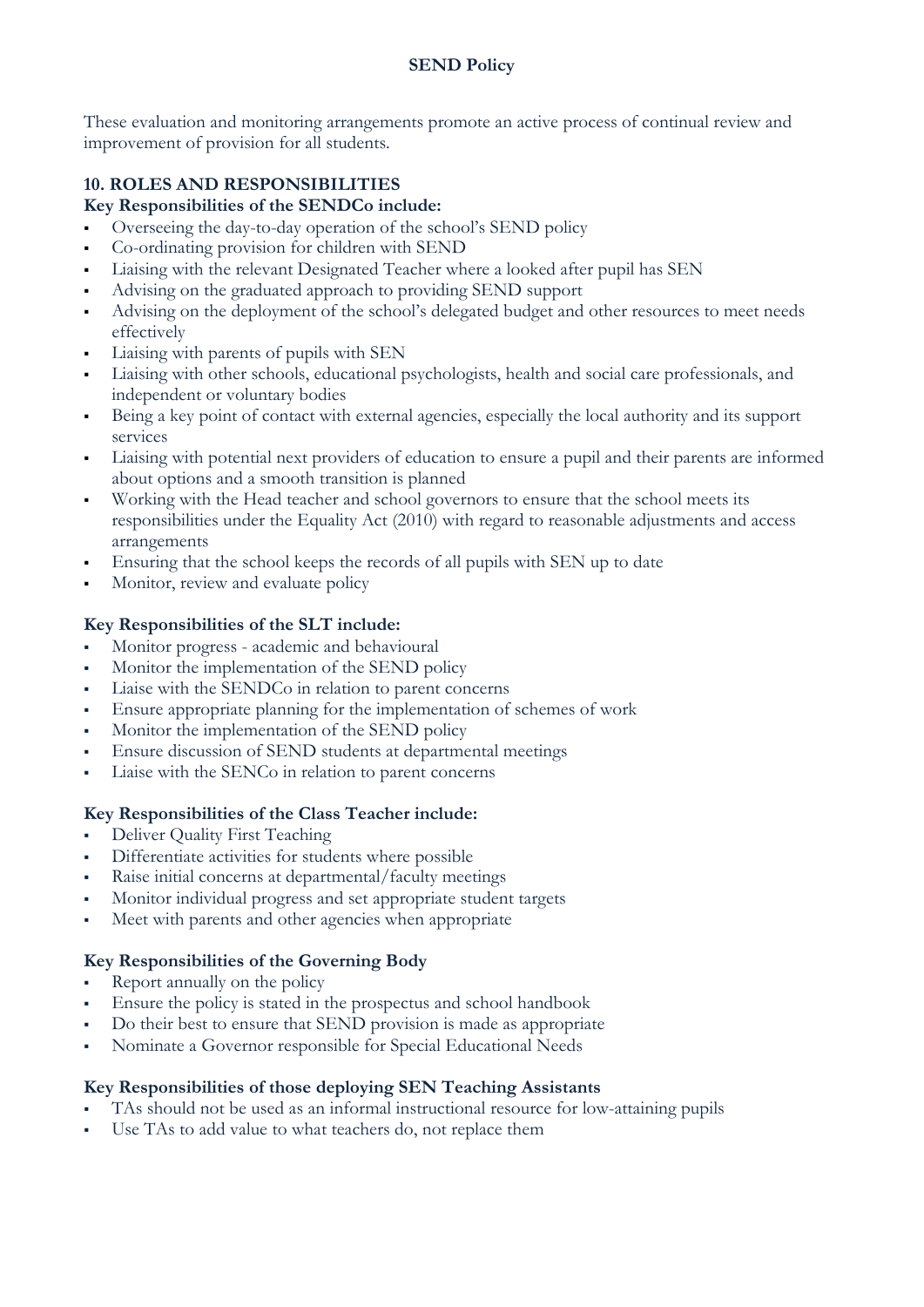- Ensure TAs are fully prepared for their role in the classroom Schools should provide sufficient time for teachers and TAs to meet out of class to enable the necessary lesson preparation and feedback.
- Adopt evidence-based interventions to support TAs in their small group and one-to-one instruction

#### **Key Responsibilities of Learning Support Assistants**

- Help pupils develop independent learning skills and manage their own learning
- Deliver high-quality one-to-one and small group support using structured interventions
- Ensure explicit connections are made between learning from everyday classroom teaching and structured interventions

#### **11. STAFF TRAINING**

Continuous Professional Development opportunities (CPD) will be made available to staff.

- Courses/training linked to the school's action plan (SIP) and relevant targets.
- Courses/training linked to an area of need identified by a teacher or through the Performance Management process. If a member of staff attends the training they will be responsible for providing a summary and evaluation of the course to the SENDCO in order to share learning and expertise developed.

#### **12.EQUAL OPPORTUNITIES**

At St. John Bosco RC Primary School we do not discriminate against children on the grounds of race, gender or ability. We seek to enable all children to have access to:

- a broad, balanced, differentiated and relevant creative curriculum.
- resources and displays.
- school routines and procedures.

#### **13. STORING AND MANAGING INFORMATION**

The school complies with statutory requirements (The Data Protection Act 2018) regarding storing and managing information and Data protection.

#### **14. REVIEWING THE POLICY**

The SEND Policy is reviewed annually and more frequently if legislation, guidance or practice changes.

#### **15. ACCESSIBILITY**

The school complies with statutory requirements. Please seeAccessibility Plan for further information.

#### **16. DEALING WITH COMPLAINTS**

The Governing Body will make the following arrangements for the treatment of complaints from parents of students with SEN concerning the provision made by the school:

- In the first place, complaints should be directed to the SENDCo or Lead Professional.
- If the complaint is not resolved to the satisfaction of the parent or SENDCo/Lead Professional, it will be directed to the Head teacher.
- If the complaint is not resolved it may be necessary and parents have the right to ask for an examination of the complaint by the Governing Body.
- If the complaint is not resolved, parents may ask for it to be investigated by the Local Authority.

#### **17. BULLYING**

At St. John Bosco School, all forms of bullying are unacceptable and will not be tolerated. Every pupil has the right to be safe and happy in school, and to be protected when feeling vulnerable. For more information, please see the Anti-Bullying policy.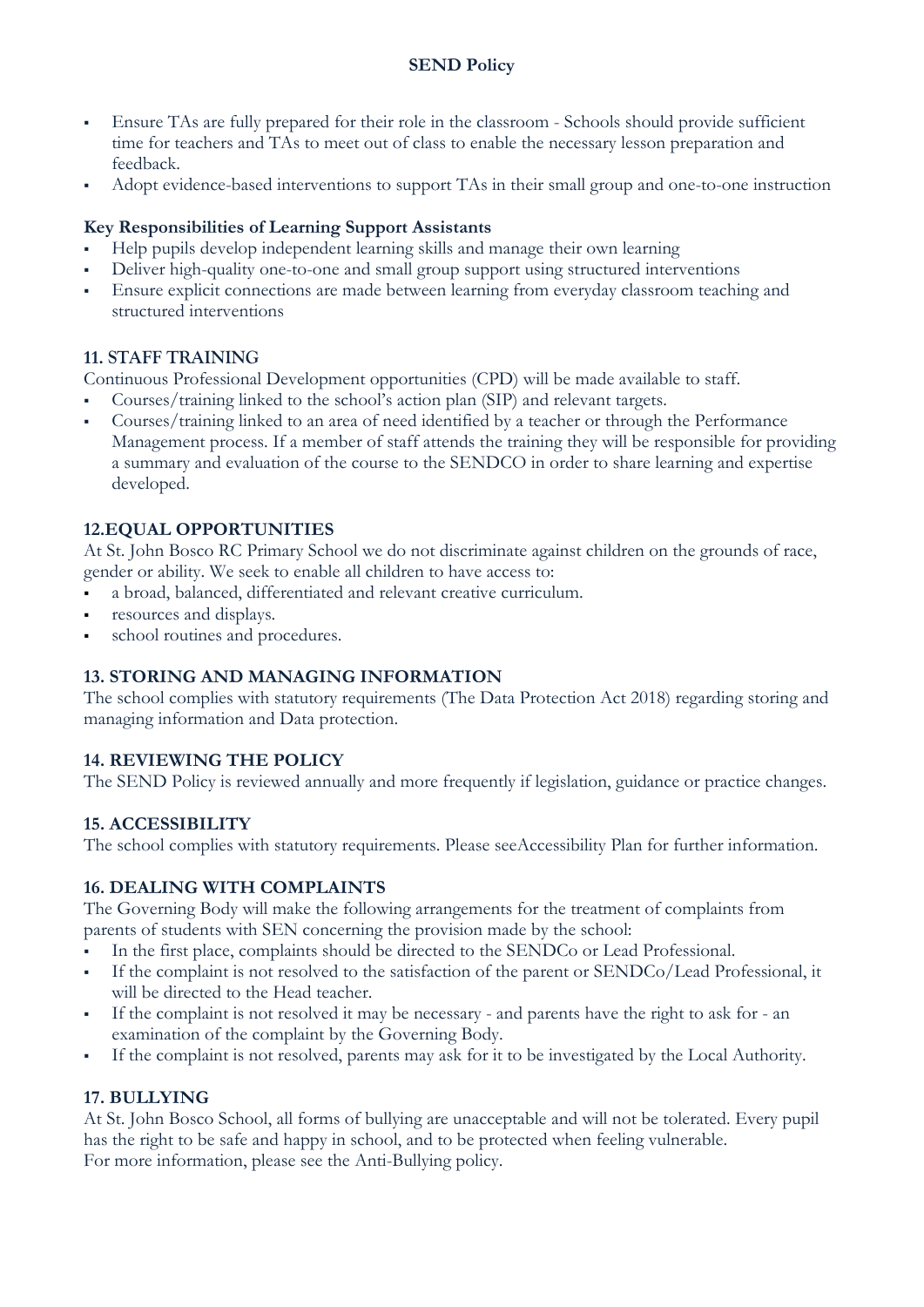| Signed:             |                           |  |
|---------------------|---------------------------|--|
| Designation:        | <b>Chair of Governors</b> |  |
| Date:               |                           |  |
| <b>Review Date:</b> | November 2022             |  |